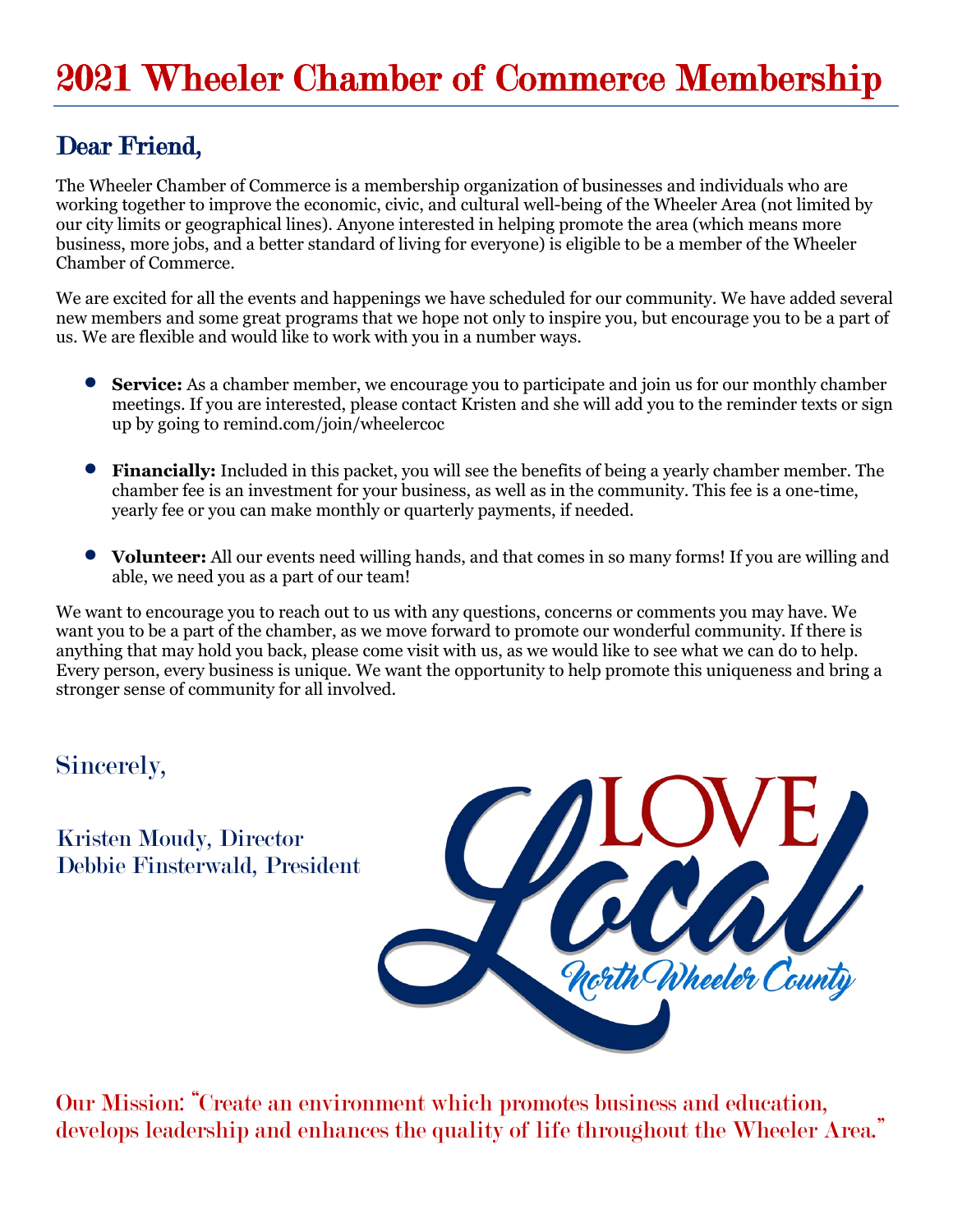# Chamber of Commerce Wheeler, Texas

# Who Are We?

The Wheeler Chamber of Commerce is a membership organization of businesses and individuals who are working together to improve the economic, civic, and cultural well-being of the Wheeler Area. Anyone interested in helping promote the area (which means more business, more jobs, and a better standard of living for everyone) is eligible to be a member of the Wheeler Chamber of Commerce.

#### Member Benefits

- Chamber Member door decal indicating Chamber Membership
- Brochure or Business Card Display Business brochures or cards may be displayed at Wheeler City Hall (must provide materials).
- Business Directory Listings Featured listings categorized online and/or printed materials.
- Web Site Exposure Business members are listed on the Chamber's web site.
- Text Updates Updates of community interest are sent via our REMIND app to keep members informed of Chamber news, upcoming meetings, projects and events.
- Direct Referrals Chamber staff gives priority to member businesses when referral requests are received.
- Ribbon Cuttings/Ground Breaking Ceremony For new/renovated businesses.
- Job Listings Business members may post job listings on the Chamber's website/Facebook Page.
- Real Estate Listings Opportunity to post available listings on the Chamber's website/Facebook Page.
- Loan and Grant Programs Members may apply for various funding throughout the year including signage and marketing funding support.
- Chamber Committees and Task Forces participation and exposure and community involvement
- Board of Directors Members may serve and vote on the Board of Directors
- Annual Events Improves quality of life for residents
- Beautification Projects Strive to assist in improvements of our community
- Betterment of Wheeler Area Work together with city, county and other entities
- Small Business Assistance with marketing and social media and extended resources
- News Submit your news for online news updates, calendar of events and social media posts
- New Resident Welcome Packets Include your business information or special discount(coupon)
- "Thank You" Banner Inclusion Banner listing of all Chamber Members for chamber hosted events
- Table Toppers Sponsorship Your business featured as a sponsor for that table topper, that will be featured on all local restaurant tables and at cash registers.

#### We are always seeking new Chamber products/services for our members to receive a valuable return on their investment. We welcome your suggestions on how to serve you best.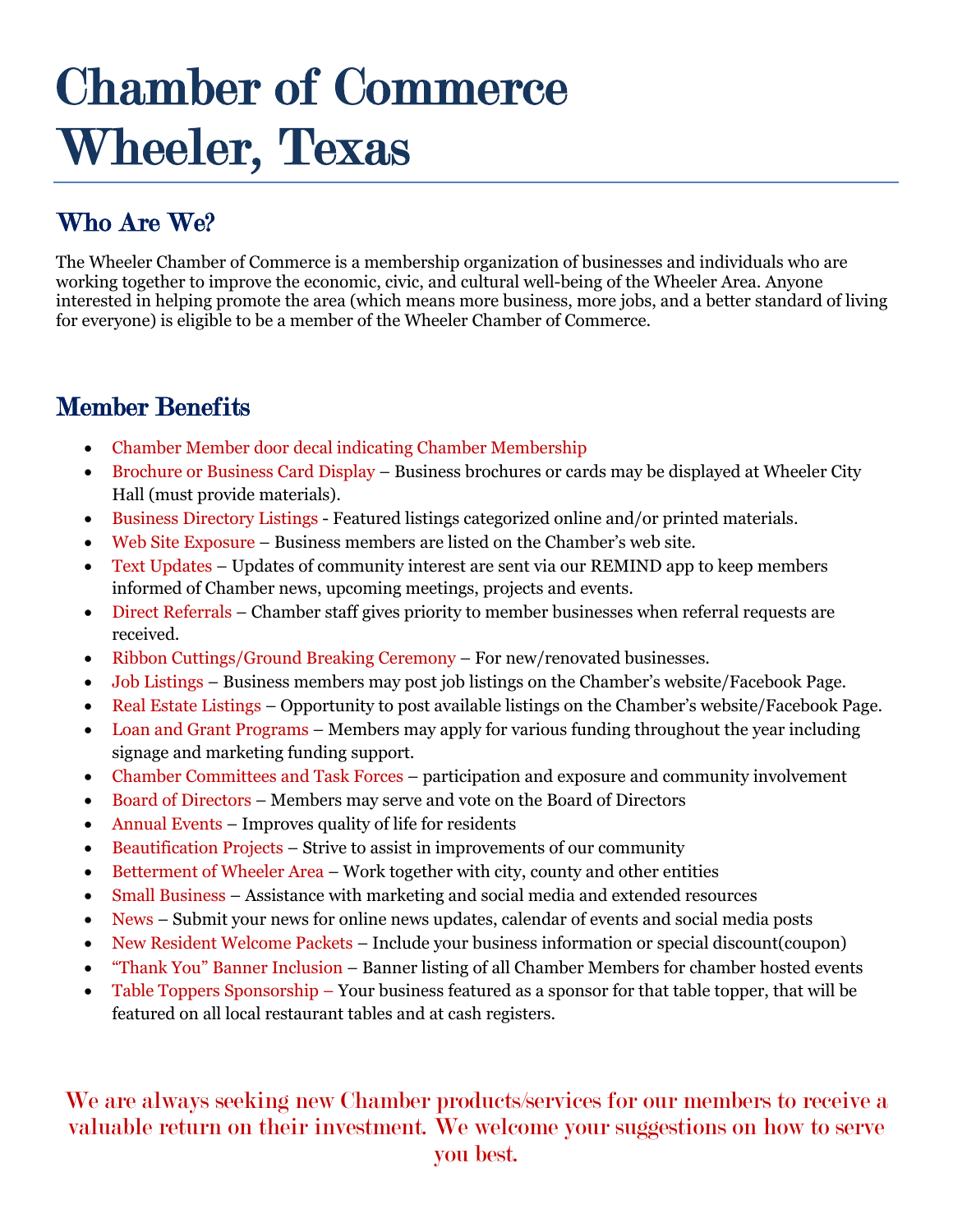### Additionally, your support allows the Chamber to:

- Advertise and promote Wheeler locally, state-wide and nationally.
- Provide updated, professional marketing materials to visitors.
- Host and promote events in Wheeler to attract visitors, thus increasing our economic base.
- Maintain and update a tourism website to attract visitors to Wheeler and provide them with information needed to plan and enhance their visit.
- Provide relocation information and welcome packages to potential new residents and businesses.
- Serve as a liaison at our Visitors' Center in the City Office

# Why Join?

Among other member benefits, members join to support the economic health of the community in which they do business and/or live. Business members also have the additional benefit of being able to promote their business.

The Chamber works all year, on behalf of the business community, as well as to encourage the relocation of businesses and residents to Wheeler. Your participation in assisting the Chamber in this process benefits you, your business, and the community. Your ideas and questions are always welcome.

Your investment and contributions to the Chamber of Commerce are tax deductible, as an ordinary business expense per the Chamber's 501 (c)(6) status. Please consult a tax professional for further guidance.

### What is my investment?

To enjoy all the great member benefits and to support the betterment of this community, is a once a year investment of **\$10, \$50, \$125 or \$500.** 

The Wheeler Chamber of Commerce is working to implement several programs and initiatives that support our mission of building community. Because the Chamber is a not-for-profit organization with limited funds, the Chamber does much of its work through the generosity of its members and business partners. We rely on your support to execute our program of work. We provide a variety of platforms for advertising, branding and networking for your company and help position you as a leader in the Wheeler community. Please join us in this endeavor to help create opportunities for growth.

### For more information about our organization or membership, Please contact us:

#### Wheeler Chamber of Commerce

505 S. Alan L. Bean Blvd. PO Box 221 Wheeler, TX 79096 806.826.3408 chamber@wheelertexas.org http://www.wheelertexas.org https://www.facebook.com/wheelerchamber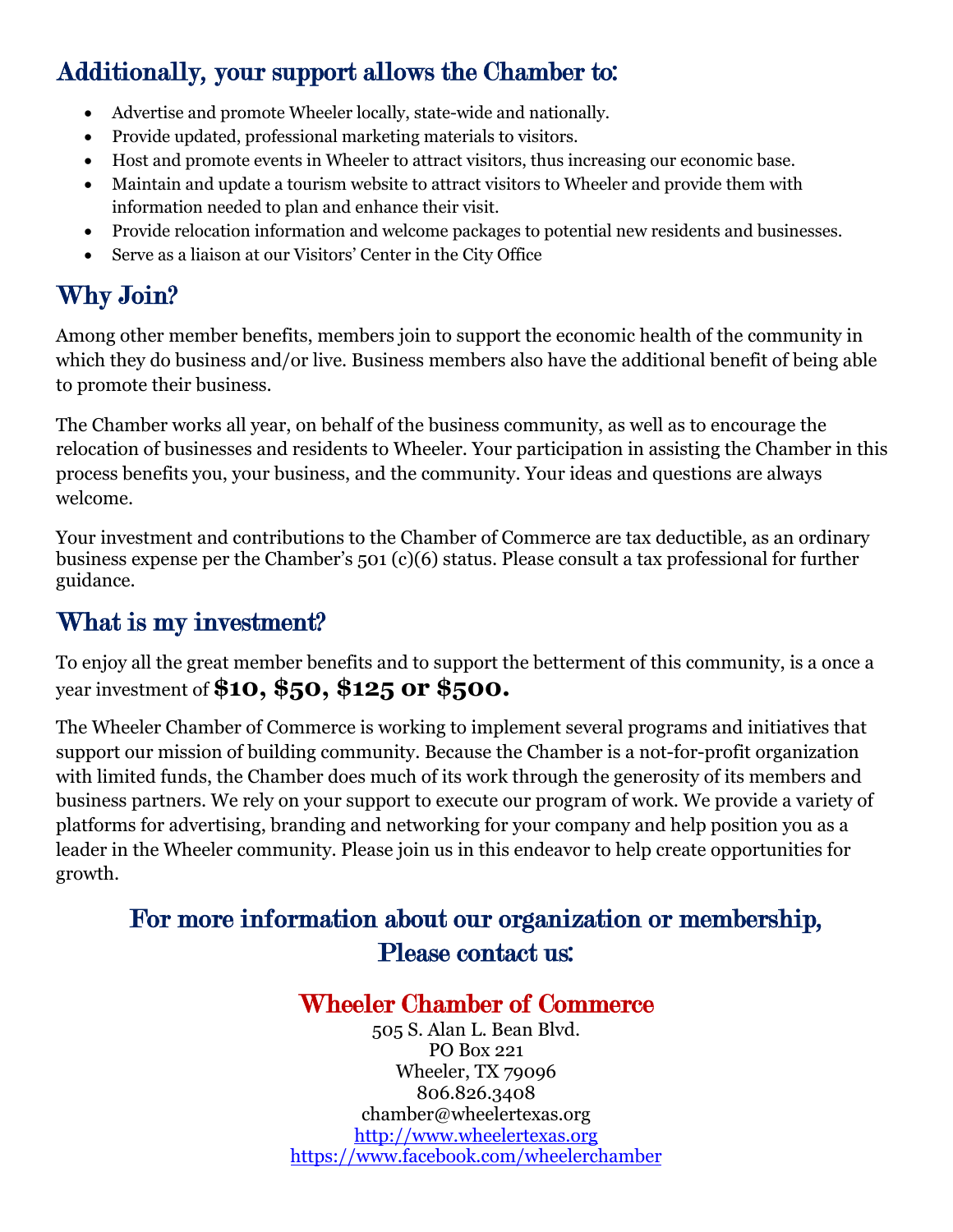# Chamber Membership Statement

- YOUR INVESTMENT gives YOU the opportunity to let your feelings be known and get involved. The Chamber is active in many areas and your interests will probably fall in one of these areas.
- YOUR INVESTMENT is a way to give back to the community to which you live and earn a living, because everyone owes a debt of personal service to the community that cannot be paid off in taxes.
- YOUR INVESTMENT enables the Chamber to be a central overall voluntary organization and play a vital and essential role in the community's progress.
- YOUR INVESTMENT allows you and other members on the Chamber of Commerce team to make our community the kind of place you WANT to live and do business in.

| Name of Business or Individual                   |            |
|--------------------------------------------------|------------|
|                                                  |            |
| <b>Contact Person and Contact Information</b>    |            |
| <b>Street Address</b>                            |            |
| <b>Mailing Address</b>                           |            |
| City, State, Zip                                 |            |
| Phone & Fax                                      |            |
| Email                                            |            |
| Website & Facebook Page                          |            |
| <b>Full Time:</b><br>(Total number of Employees) | Part Time: |
|                                                  |            |

#### 2021 Wheeler Chamber of Commerce YEARLY Dues:

- ¨ **\$10 Yearly YOUTH Ambassador Dues**  ¨ **\$50 Yearly "Friend of the Chamber" Individual Sponsor** ¨ **\$125 Yearly Chamber Dues – Local Business Sponsorship** ¨ **\$500 Yearly Chamber Dues – Corporate Sponsorship**
- 

Please place checkmark next to membership level and send this statement with your payment to: **Wheeler Chamber of Commerce - PO Box 221, Wheeler, TX 79096**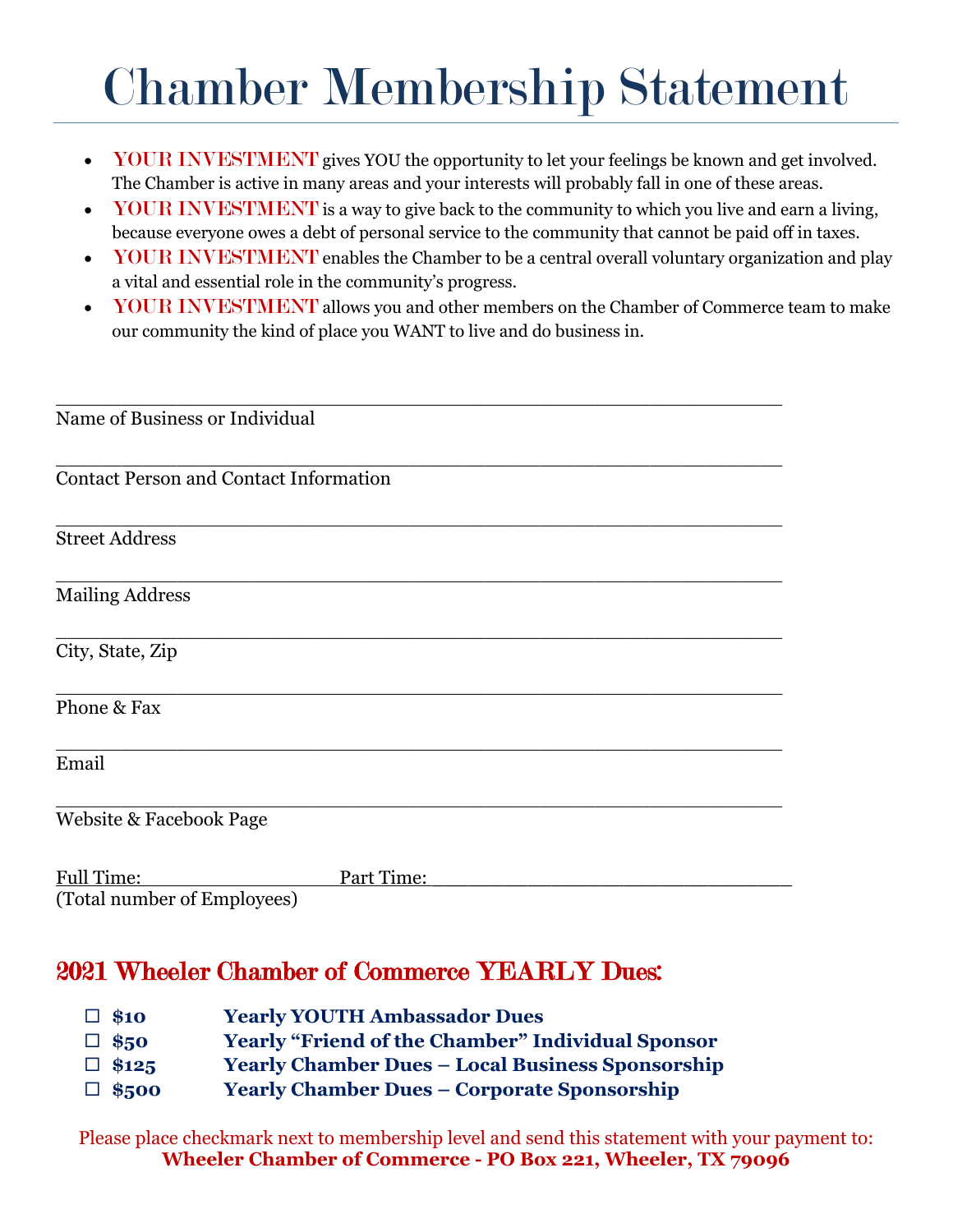# Chamber of Commerce Event Sponsorships:

| <b>Community Clean Up Day</b>                                                                      |                                                                                                                                                                                                                                                                                                                                                                             | Saturday, March 27, 2021           |
|----------------------------------------------------------------------------------------------------|-----------------------------------------------------------------------------------------------------------------------------------------------------------------------------------------------------------------------------------------------------------------------------------------------------------------------------------------------------------------------------|------------------------------------|
| $\Box$ \$300<br>$\Box$ \$150<br>$\Box$ \$50                                                        | Community Clean Up - Let's Make a Difference Sponsor<br>Community Clean Up - Helping Hands Sponsor<br>Community Clean Up - Just Put Me on the Shirt! Sponsor                                                                                                                                                                                                                |                                    |
| Clay Target Shoot & City Wide Garage Sale<br><u>Saturday, May 1, 2021</u>                          |                                                                                                                                                                                                                                                                                                                                                                             |                                    |
| $\Box$ \$500<br>$\Box$ \$250<br>$\Box$ \$100                                                       | <b>Annual Clay Target Shoot - 5 Stand Super Sponsor</b><br><b>Annual Clay Target Shoot - Knockout Sponsor</b><br><b>Annual City Wide Garage Sale - Trash &amp; Treasure Sponsor</b>                                                                                                                                                                                         |                                    |
| <u>4th of July (July 2-3, 2021)</u>                                                                |                                                                                                                                                                                                                                                                                                                                                                             | **Sponsorship due by June 1st**    |
| $\Box$ \$2,500<br>$\Box$ \$1,000<br>$\Box$ \$500<br>$\Box$ \$250<br>$\Box$ \$100                   | Annual 4 <sup>th</sup> of July Celebration - RED Sponsor<br>Annual 4 <sup>th</sup> of July Celebration - WHITE Sponsor<br>Annual 4th of July Celebration - BLUE Over Sponsor<br>Annual 4th of July Celebration - Prize/Game Activities Sponsor<br>Annual 4 <sup>th</sup> of July Celebration - Just Put Me on the Shirt!                                                    |                                    |
| <b>Small Business Saturday</b>                                                                     |                                                                                                                                                                                                                                                                                                                                                                             | <b>Saturday, November 27, 2021</b> |
| $\Box$ \$500<br>$\Box$ \$300<br>$\Box$ \$150<br>$\Box$ \$50                                        | <b>Annual SBS - Chamber Bucks Ticket Sponsor</b><br><b>Annual SBS - Santa Photo Booth</b><br><b>Annual SBS - Prize/Game Activities Sponsor</b><br><b>Annual SBS - Just Put Me on the Shirt! Sponsor</b>                                                                                                                                                                     |                                    |
| <b>Christmas on the Square</b>                                                                     |                                                                                                                                                                                                                                                                                                                                                                             | December 11, 2021                  |
| $\Box$ \$2,500<br>$\Box$ \$1,000<br>$\Box$ \$500<br>\$250<br>$\Box$<br>$\Box$ \$100<br>$\Box$ \$50 | Annual Christmas on the Square – Light the Square Sponsor<br>Annual Christmas on the Square - Jingle all the Way Sponsor<br>Annual Christmas on the Square - Here Comes Santa Sponsor<br>Annual Christmas on the Square - I've been Good Sponsor<br>Annual Christmas on the Square – Just Put Me on the Shirt!<br>Annual Christmas on the Square - Chamber Buck Participant |                                    |
| 2021 Wheeler Chamber of Commerce YEARLY Dues:                                                      |                                                                                                                                                                                                                                                                                                                                                                             |                                    |
| $\Box$ \$10<br>$\Box$ \$50<br>\$125<br>\$500<br>$\Box$                                             | <b>Yearly Youth Ambassador Dues</b><br><b>Yearly "Friend of the Chamber" Individual Sponsor</b><br><b>Yearly Chamber Dues - Local Business Sponsorship</b><br><b>Yearly Chamber Dues - Corporate Sponsorship</b>                                                                                                                                                            |                                    |

Please place checkmark next to sponsorship level(s) and send this statement with your payment to: **Wheeler Chamber of Commerce - PO Box 221, Wheeler, TX 79096**